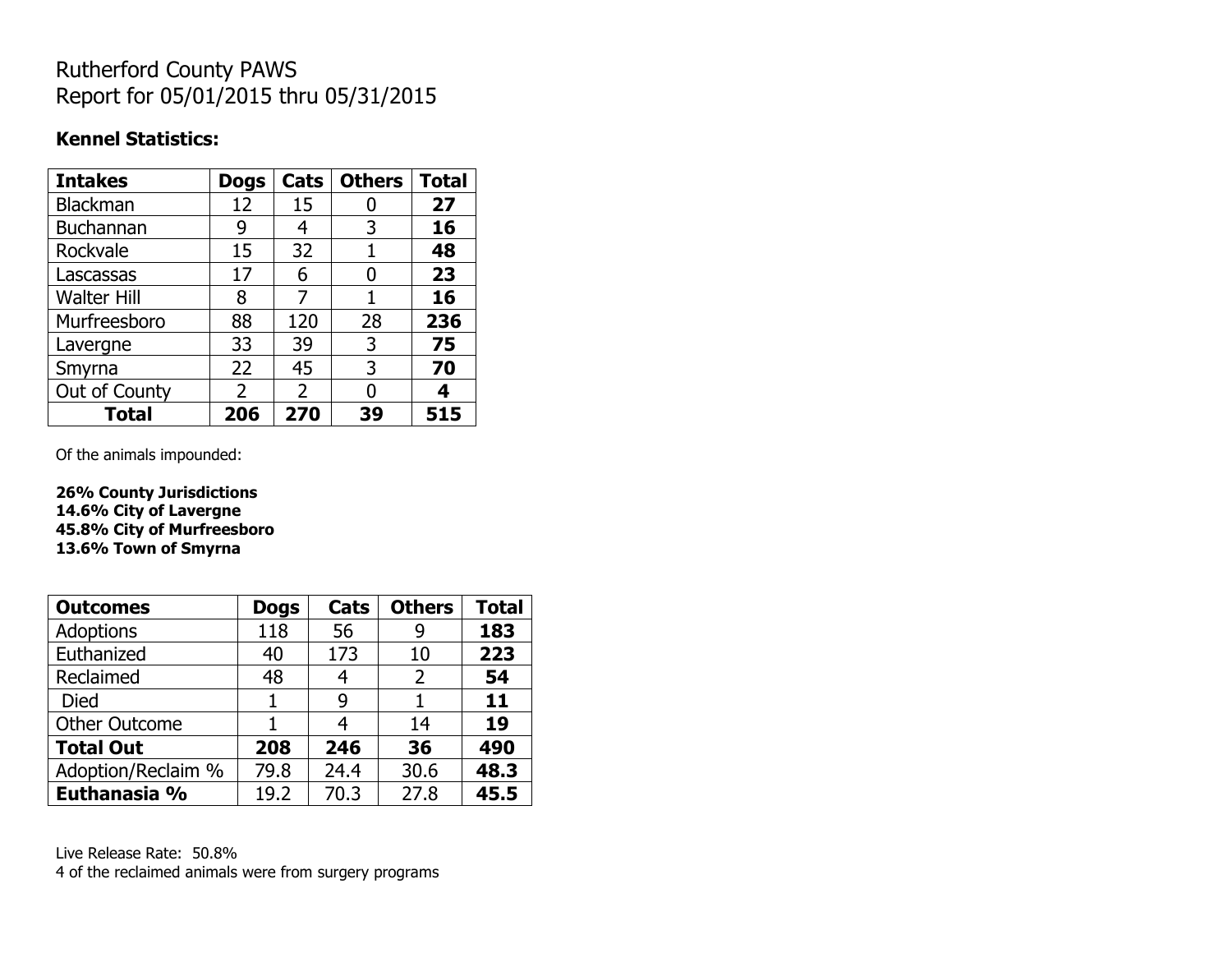Animals left in shelter on 05/31/2015: 133

1950 People visited the shelter looking for a lost /new pet.

1721 Logged calls/voice mails for the month.

#### **Activity Report by Jurisdiction:**

| Zones           | <b>Calls Received</b> | Calls Completed |
|-----------------|-----------------------|-----------------|
| <b>Blackman</b> | 160                   | 161             |
| Buchannan       | 107                   | 114             |
| Lavergne        | 230                   | 237             |
| Lascassas       | 119                   | 122             |
| Murfreesboro    | 561                   | 565             |
| Rockvale        | 80                    | 86              |
| Smyrna          | 160                   | 169             |
| Walter Hill     | 98                    | 104             |
| Out of Area     | 5                     | 5               |
| <b>Total</b>    | 1520                  | 1563            |

37.5% County Jurisdictions 15.1% City of Lavergne 36.9% City of Murfreesboro 10.5% Town of Smyrna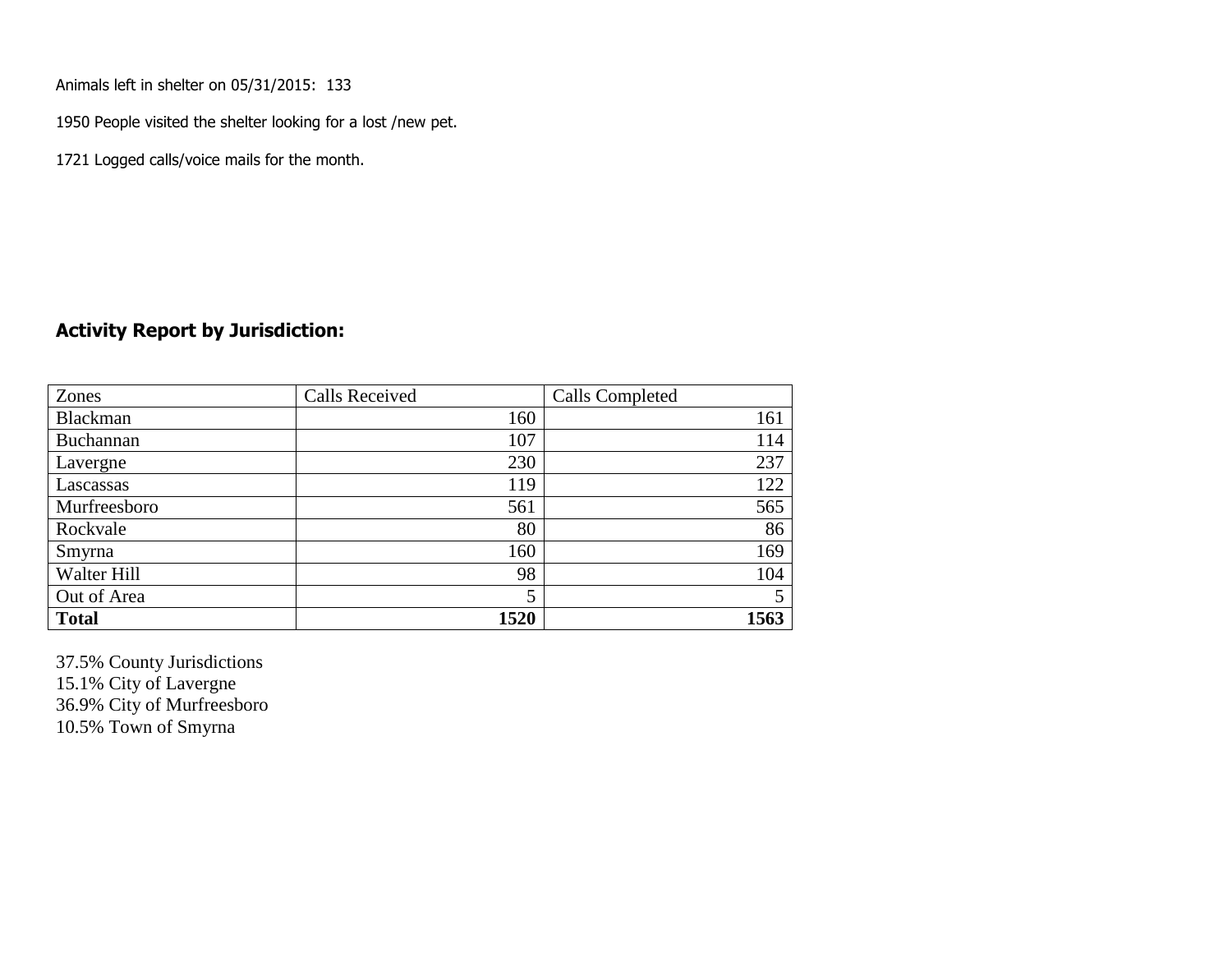# **Mileage:**

| <b>Officer</b> | <b>Miles</b> |
|----------------|--------------|
| 421            | 1570         |
| 423            | 2245         |
| 425            | 1358         |
| 427            | 1177         |
| 428            | 621          |
| 430            | 1231         |
| 431            | 532          |
| 432            | 1826         |
| 437            | 1608         |
|                |              |
|                |              |
|                |              |
|                |              |
|                |              |
|                |              |
|                |              |
|                |              |
| <b>Total</b>   | 12168        |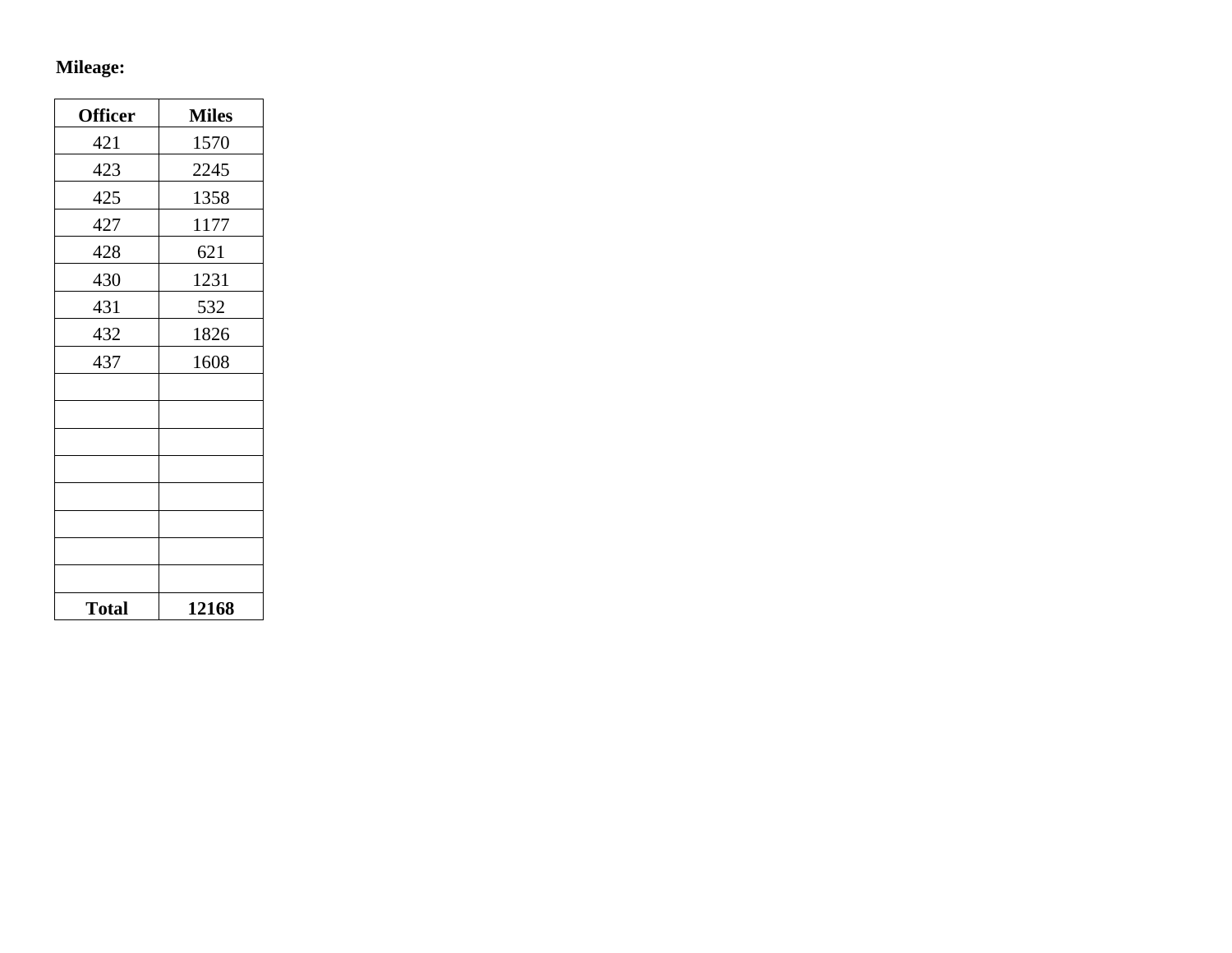## Fiscal Year-to-Date Report 07/01/14 thru 05/31/2015

#### **Kennel Statistics:**

| <b>Intakes</b>     | <b>Dogs</b> | Cats | <b>Others</b> | <b>Total</b> |
|--------------------|-------------|------|---------------|--------------|
| Blackman           | 215         | 192  | 62            | 469          |
| <b>Buchannan</b>   | 150         | 136  | 21            | 307          |
| Rockvale           | 174         | 151  | 39            | 364          |
| Lascassas          | 143         | 154  | 18            | 315          |
| <b>Walter Hill</b> | 94          | 116  | 28            | 238          |
| Murfreesboro       | 987         | 1152 | 497           | 2636         |
| Lavergne           | 290         | 324  | 151           | 765          |
| Smyrna             | 315         | 474  | 173           | 962          |
| Out of County      | 19          | 13   |               | 33           |
| <b>Total</b>       | 2387        | 2712 | 990           | 6089         |

Of the animals impounded since July 01:

**28.3% County Jurisdictions**

**12.6% City of Lavergne**

**43.3% City of Murfreesboro**

**15.8% Town of Smyrna**

| <b>Outcomes</b>      | <b>Dogs</b> | Cats | <b>Others</b> | <b>Total</b> |
|----------------------|-------------|------|---------------|--------------|
| <b>Adoptions</b>     | 1115        | 561  | 38            | 1714         |
| Euthanized           | 686         | 1873 | 549           | 3108         |
| Reclaimed            | 517         | 208  | 10            | 735          |
| <b>Died</b>          | 25          | 55   | 16            | 96           |
| <b>Other Outcome</b> | 32          | 30   | 373           | 435          |
| <b>Total Out</b>     | 2375        | 2727 | 986           | 6088         |
| Adoption/Reclaim %   | 68.7        | 28.2 | 4.9           | 40.3         |
| Euthanasia %         | 28.9        | 68.7 | 55.7          | 51.1         |

Live Release Rate: 45.3%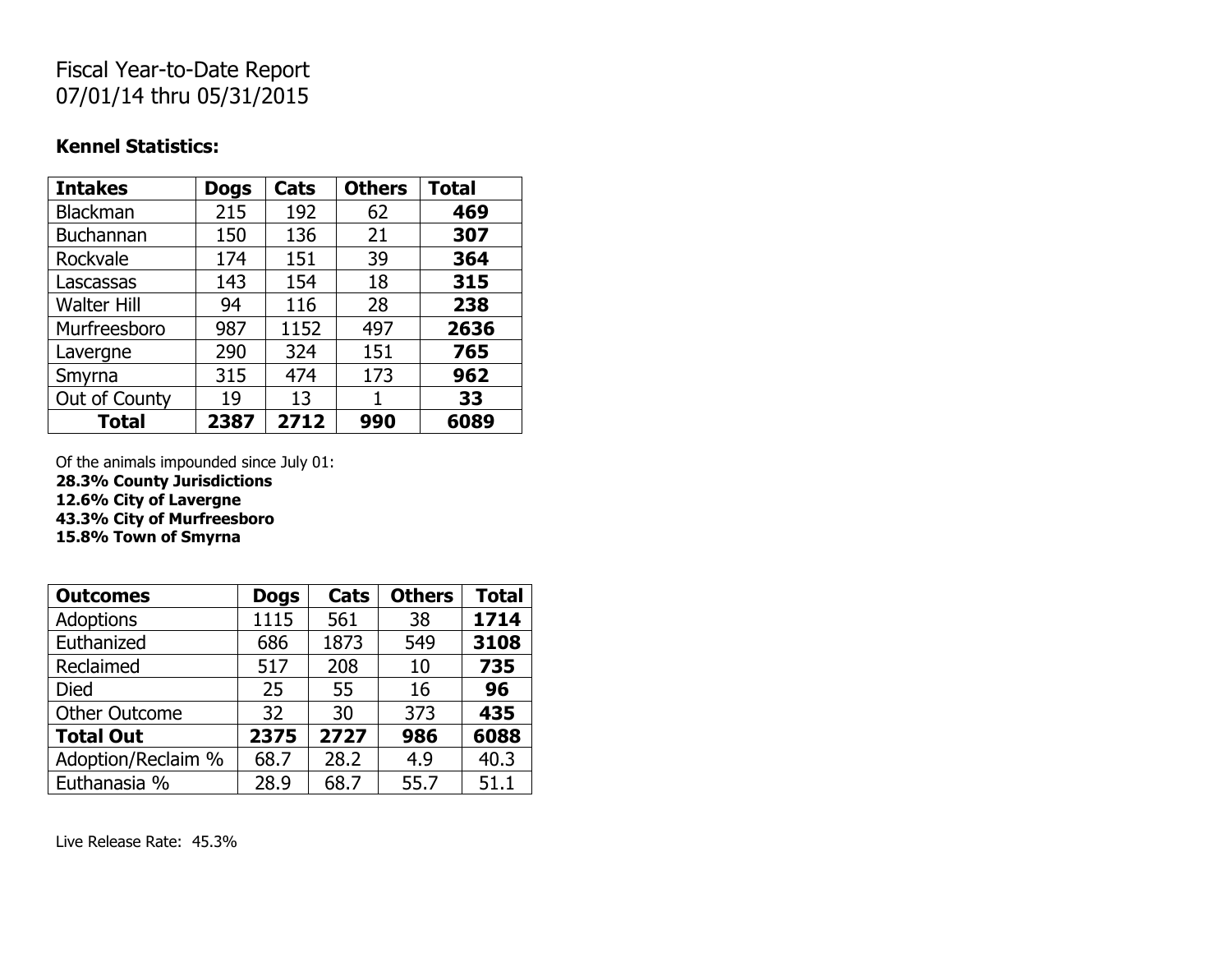21206 People have visited the shelter since July 01, 2014 looking for a lost /new pet.

22740 Logged calls/voice mails since July 01, 2014.

### **Activity Report by Jurisdiction:**

| Zones        | <b>Calls Received</b> | Calls Completed |
|--------------|-----------------------|-----------------|
| Blackman     | 1900                  | 1901            |
| Buchannan    | 1211                  | 1212            |
| Lavergne     | 2528                  | 2522            |
| Lascassas    | 1105                  | 1108            |
| Murfreesboro | 6001                  | 5999            |
| Rockvale     | 1278                  | 1283            |
| Smyrna       | 1929                  | 1931            |
| Walter Hill  | 1059                  | 1063            |
| Out of Area  | 79                    | 79              |
| <b>Total</b> | 17090                 | 17098           |

38.8% County Jurisdictions 14.8% City of Lavergne 35.1% City of Murfreesboro 11.3% Town of Smyrna